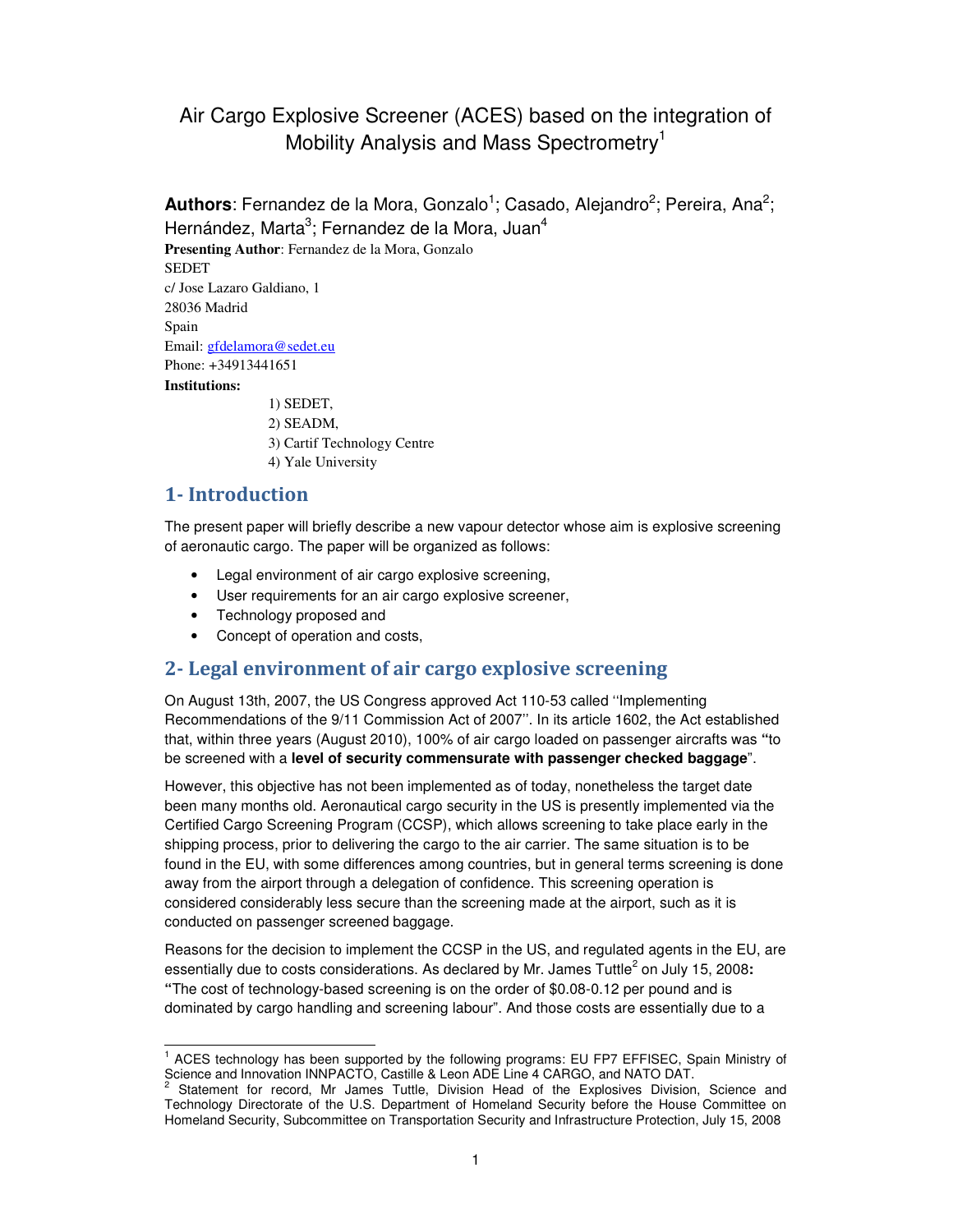technology limitation: TSA has determined that: "The maximum size cargo configuration that may be screened is a 48" x 48" x 65" skid"<sup>3</sup>, while size limitations in the EU are similar. Such size limitation leads to the high cargo handling costs indicated above, and therefore prohibits cargo screening at airports as a general rule. Neither the CCSP in the US, neither the regulated agent in the EU, can be considered an ideal solution from the security perspective, but rather a compromise between screening equipments state-of-the-art, and air transport requirements related to costs and timing.

### **2- User requirements for an air cargo explosive screener**

Main User requirements for an Air Cargo Explosives Screener can be synthesized as follows:

- Able to screen **ULD pallets, containers and complete trucks up to 110 m<sup>3</sup> ,**
- Able to detect substances with a **vapour pressure as low as 10-11 atm** (RDX and PETN) in amounts as low as 10 g per cargo load,
- Very high Probability of Detection (PoD), and
- Very low False Alarm Rate (FAR),
- Cost below 0,01€ /kg of screened cargo

Requirements 1 to 3 require a very high sensitivity, while requirement 4 requires a very high resolution. Requirement 5 is automatically met if complete trucks can be screened without need to unload them.

Users face a significant challenge when asked to define precisely what they consider the sensitivity and resolution level required. Such difficulty lies in the fact that the physics underlying detection are still partially unknown, so a debate is open over exactly what are the sensitivity and resolution needed in order to comply with requirements 1 to 4.

Saturation vapour pressure of explosives, although quite controversial, has been measured many times and there is a broad agreement about its order of magnitude. However, in the real world, vapour pressure is considerably lower than the saturation value. For explosives hidden in cardboard boxes within thinfilmed pallets, our own data points out that real vapour pressure after 15 minutes is 100,000 times smaller than saturation. Therefore, sensitivity required in order to detect plastic explosives trough vapour analysis in palletized cargo is as low as 0.1 ppq  $(10^{-16}$  atm). This sensitivity is many orders of magnitude better than sensitivity of current detectors.

In order to determine the required resolution, we will initially discuss a basic detection problem, which can be stated as follows: the higher the sensitivity level achieved by any detector, the larger the number of new species that appear above the detector threshold, and therefore the higher the discriminating challenge for this detector:

- If the vapour detector is sensitive only to species with a vapour pressure of about 1 atmosphere, it will only detect  $N_2$ , so an analyzer is not even necessary. At 10 times this sensitivity it will detect also  $O_2$ , and then  $H_2O$ ,  $CO_2$ , Ar, NH<sub>3</sub>, etc.
- At a sensitivity level of 1 ppm  $(10^{-6}$  atmospheres of vapour pressure), just the human breath, coffee or wine contain over 200 vapour species,
- At a sensitivity level of 1 ppb (10<sup>-9</sup> atmospheres) there are typically many thousands of volatile species,
- Number of species to be found at 1 ppq  $(10^{-15})$  is unknown. According to our tests, this number could well be higher than 100,000.

<sup>&</sup>lt;sup>3</sup>http://www.tsa.gov/assets/pdf/non\_ssi\_acstl.pdf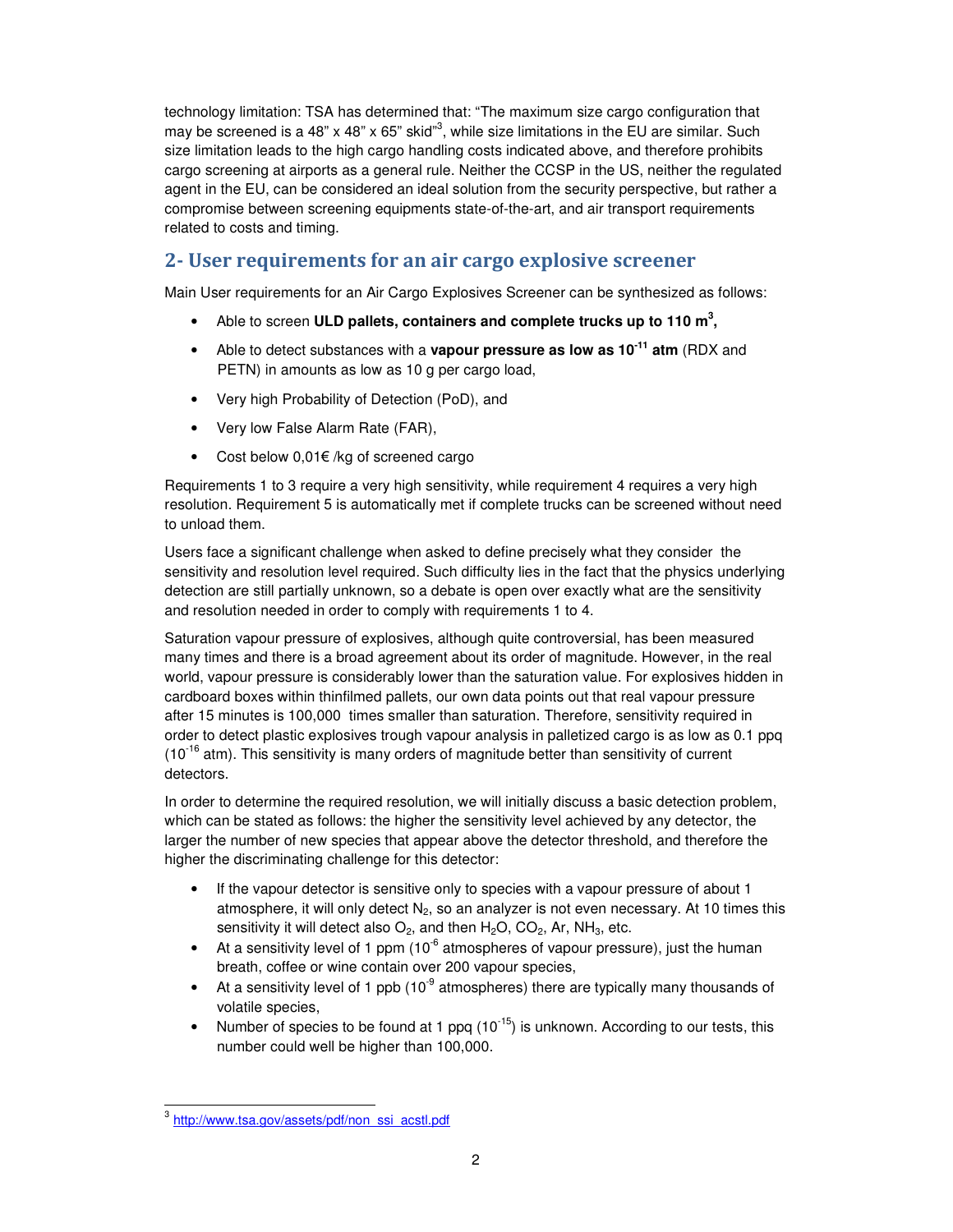We therefore conclude that, according to our own data, explosive vapour detection in aeronautical cargo requires a sensitivity at least of 0.1 ppq  $(10^{-16} \text{ atm})$  and a resolution above 100,000.

# **3- Technology description**

Figure 3-1 shows the schematic architecture of ACES:



**Figure 3-1: MS-based vapour detector architecture** 

The ACES equipment incorporates the following main subsystems:

- Sampling Unit,
- Vapours circuit, which integrates a desorber and the ElectroSpray Ionizer, and
- $\bullet$  lons circuit, which integrates a DMA<sup>4</sup>, and a triple quadrupole API Mass Spectrometer

The vapours circuit is kept at a temperature around 200ºC, in order to tackle contaminations issues, which have proved to be a severe problem for such sensitive equipments in the past. Since contamination is not an issue for ions, the ions circuit is kept at room temperature, in order to optimize operation of the DMA-MS.

A picture of the present ACES Analyzer open-paneled is shown in Fig 3.-2, along with its main elements.



**Figure 3-2: ACES Analyzer main elements** 

 4 See for example Juan Rus, David Moro, Juan Antonio Sillero, Javier Royuela, Alejandro Casado, Francisco Estevez-Molinero, Juan Fernández de la Mora "IMS–MS studies based on coupling a differential mobility analyzer (DMA) to commercial API-MS systems", International Journal of Mass Spectrometry Volume 298, Issues 1-3, 1 December 2010, Pages 30-40, Special Issue: Ion Mobility. doi:10.1016/j.ijms.2010.05.008